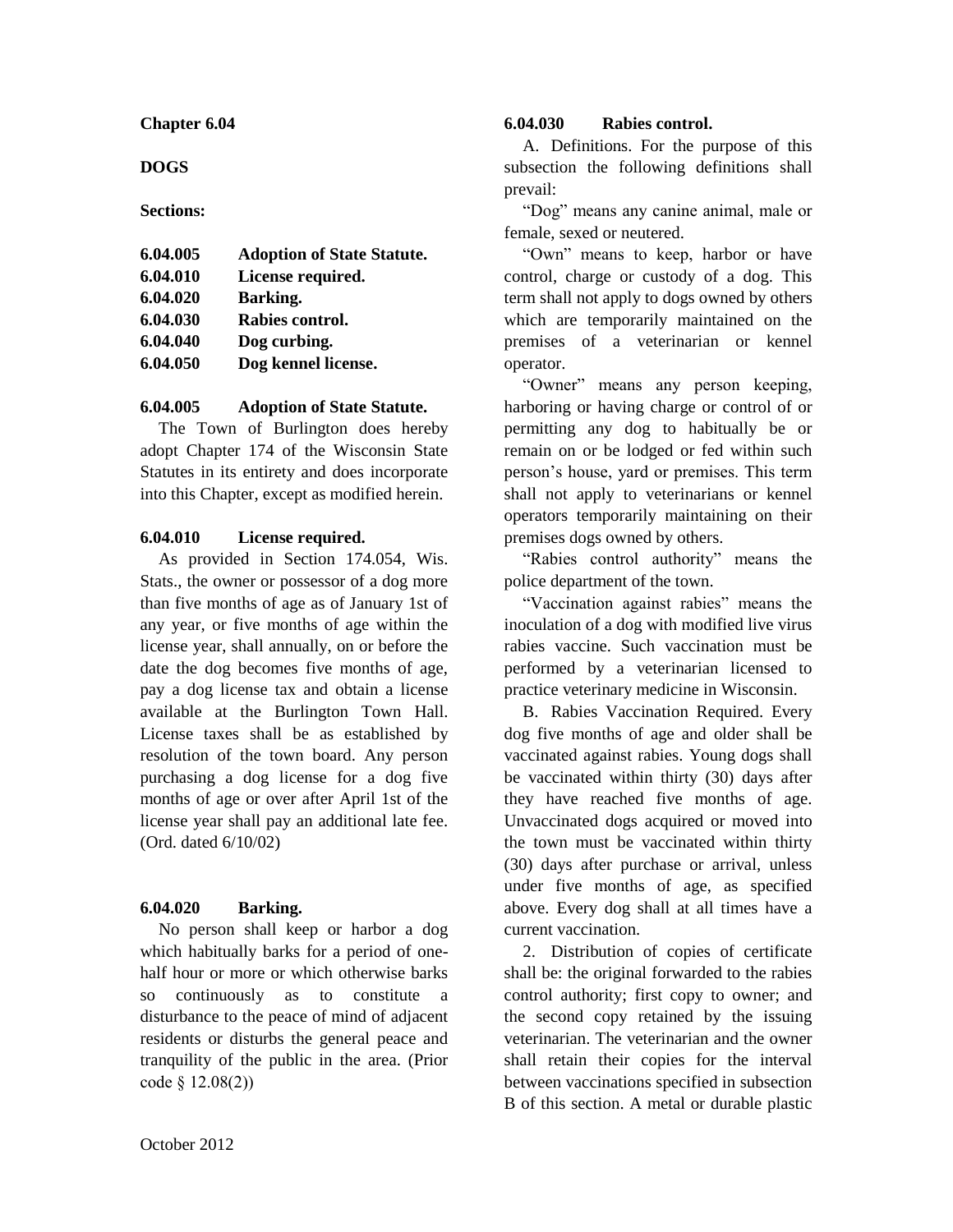tag, serially numbered shall be securely attached to the collar or harness of the dog. Whenever the dog is out-of-doors, whether on or off the owner's premises, the collar or harness with the vaccination tag must be worn.

D. Vaccination Cost. The cost of rabies vaccination shall be borne by the owner of the dog.

E. Exception of Vaccination Requirement.

1. The provisions of this section with respect to vaccination shall not apply to any dog owned by a person temporarily remaining within the town for less than thirty (30) days, or any dog brought into the town for field trial or show purposes, nor for hunting dogs in the state for less than thirty (30) days. Such dogs shall be kept under strict supervision of the owner. However, no person shall bring any dog into the town which does not comply with the animal health laws and import regulations of Wisconsin which are applicable to dogs.

2. The provisions of this section with respect to vaccination, shall not apply to any dog which in the opinion of the veterinarian is in too poor a state of health to survive such a vaccination, or if in the opinion of the veterinarian such a vaccination shall endanger the life of the dog.

F. Impoundment of Rabies Suspects.

1. Any dog suspected of being afflicted with rabies, or any dog not vaccinated in accordance with subsection B of this section, which has bitten any person and caused an abrasion of the skin of such person, shall be seized and impounded under the supervision of the rabies control authority. The rabies control authority may permit the owner to confine the dog to the owner's premises for a period of not less than ten (10) days, or if it deems advisable may impound the dog in the town dog pound. If, upon examination by a veterinarian, the dog has no signs of rabies at the end of such impoundment, it may be released to the owner or, if in the case of a stray, it shall be disposed of in accordance with applicable law.

2. Any dog, vaccinated in accordance with subsection B of this section, which has bitten any person shall be confined by the owner or other responsible person as required by the rabies control authority for a period of ten (10) days.

G. Handling of Dogs Bitten by Rabid Animals. In the case of dogs known to have been bitten by a rabid animal, the following rules shall apply:

1. Unvaccinated Dogs.

a. In the case of dogs which are not vaccinated in accordance with subsection B of this section and which have been bitten by a known rabid animal, such bitten (exposed) dog should be immediately destroyed.

b. If the owner is unwilling to destroy the bitten (exposed) dog, strict isolation of the dog in a kennel under veterinary supervision for a minimum of six months shall be enforced.

2. If the bitten (exposed) dog is vaccinated in accordance with the provision of subsection B of this section, the dog shall be handled as follows:

a. Immediately revaccinated and confined for a period of thirty (30) days following revaccination;

b. If the dog is not immediately revaccinated, the dog shall be confined in strict isolation in a kennel for six months under the supervision of a veterinarian; or

c. The dog shall be destroyed if the owner does not comply with subdivisions  $(2)(a)$  or (b) of this subsection.

H. Impoundment of Dogs without a Valid Rabies Vaccination Tag.

1. The rabies control authority may authorize a pound or pounds, or it may enter into cooperative agreement with a licensed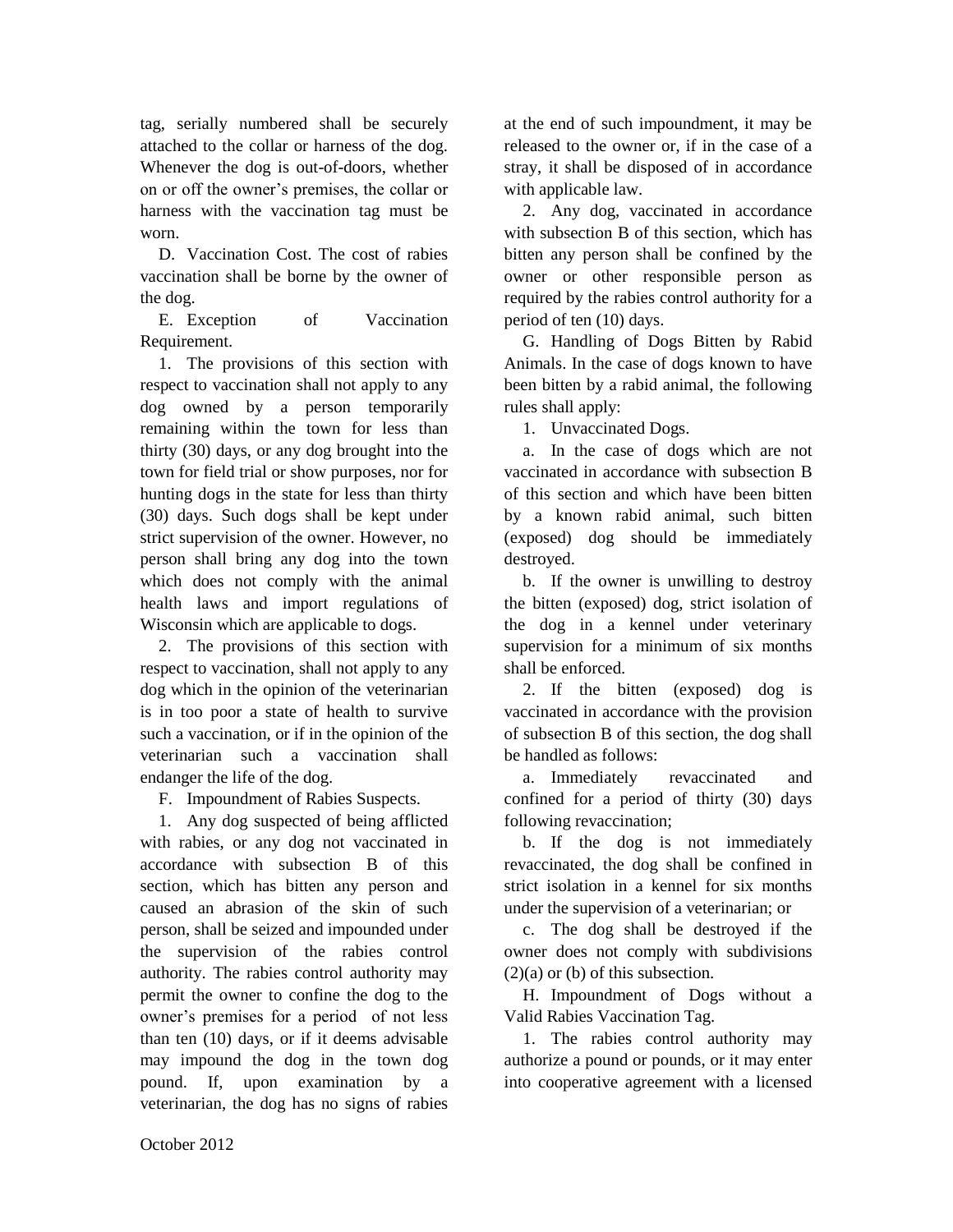veterinarian for the establishment and operation of a pound.

2. Any dog found off the owner's premises and not wearing a valid rabies vaccination tag shall be impounded. All impounded dogs shall be given proper care and maintenance. Each impounded dog shall be kept and maintained at the pound for a minimum of seven days unless reclaimed earlier by the owner.

3. Notice of impoundment of all animals, including any significant marks of identification, shall be posted at the pound as public notification of impoundment. Any unvaccinated dog may be reclaimed by its owners during the period of impoundment by payment of prescribed pound fees and complying with rabies vaccination requirement of this subsection within seventy-two (72) hours of release. Any vaccinated dog impounded because of lack of a rabies vaccination tag may be reclaimed by its owner by furnishing proof of rabies vaccination and payment of all impoundment fees prior to release. At the expiration of impoundment a dog may be claimed by payment of established pound fees and by compliance with the rabies vaccination requirement of this subsection within seventy-two (72) hours of release. If the dog is unclaimed at the end of three days, the authority may dispose of the dog in accordance with applicable laws or rules and regulations.

I. Provision for Enforcement. To enforce the provisions of this section, authority for the control of rabies shall be delegated to the Burlington police department.

J. Pound Fees. Fees for impoundment shall be established by the rabies control authority, and shall be paid by the owner of the dog, if known.

K. Enforcement. All regulations pertaining to rabies control and licensing will be enforced by the local enforcement officers or others with regulatory authority as specified by the governing unit. (Prior code § 12.08(3))

# **6.04.040 Dog curbing.**

Dog owners shall be responsible for cleaning of feces after their dogs on all properties, except properties owned by the pet owner or done with express permission from the property owner. Any person found to be in violation of this section shall be subject to the general penalty provisions of the ordinances codified in this chapter. (Ord. dated 5/23/02)

# **6.04.050 Dog kennel license.**

A. Kennel Defined. "Kennel" means any property, residential, commercial, agricultural or other wherein and whereon dogs are kept for the purpose of breeding, sale, boarding, training, sporting or show purposes. The term shall also apply to any premises where more than three adult (over one year of age) dogs are kept for any purpose.

B. Kennel License Required. No person shall maintain or operate a dog kennel in the town without obtaining a license as herein provided. The application for a dog kennel license shall be filed in writing with the town clerk disclosing the name and address of the applicant, the location at which the proposed kennel is to be kept, the number of dogs proposed to be kept, a description of various facilities of the dog kennel, and such other information as the town board may require.

 A license tax of fifty dollars (\$50.00) for a kennel of twelve (12) or fewer dogs and an additional three dollars \$3.00) for each dog in excess of twelve (12.00) and evidence that all dogs over five months of age are currently immunized against rabies are also required.

 By the filing of such application, the applicant shall be deemed to have consented